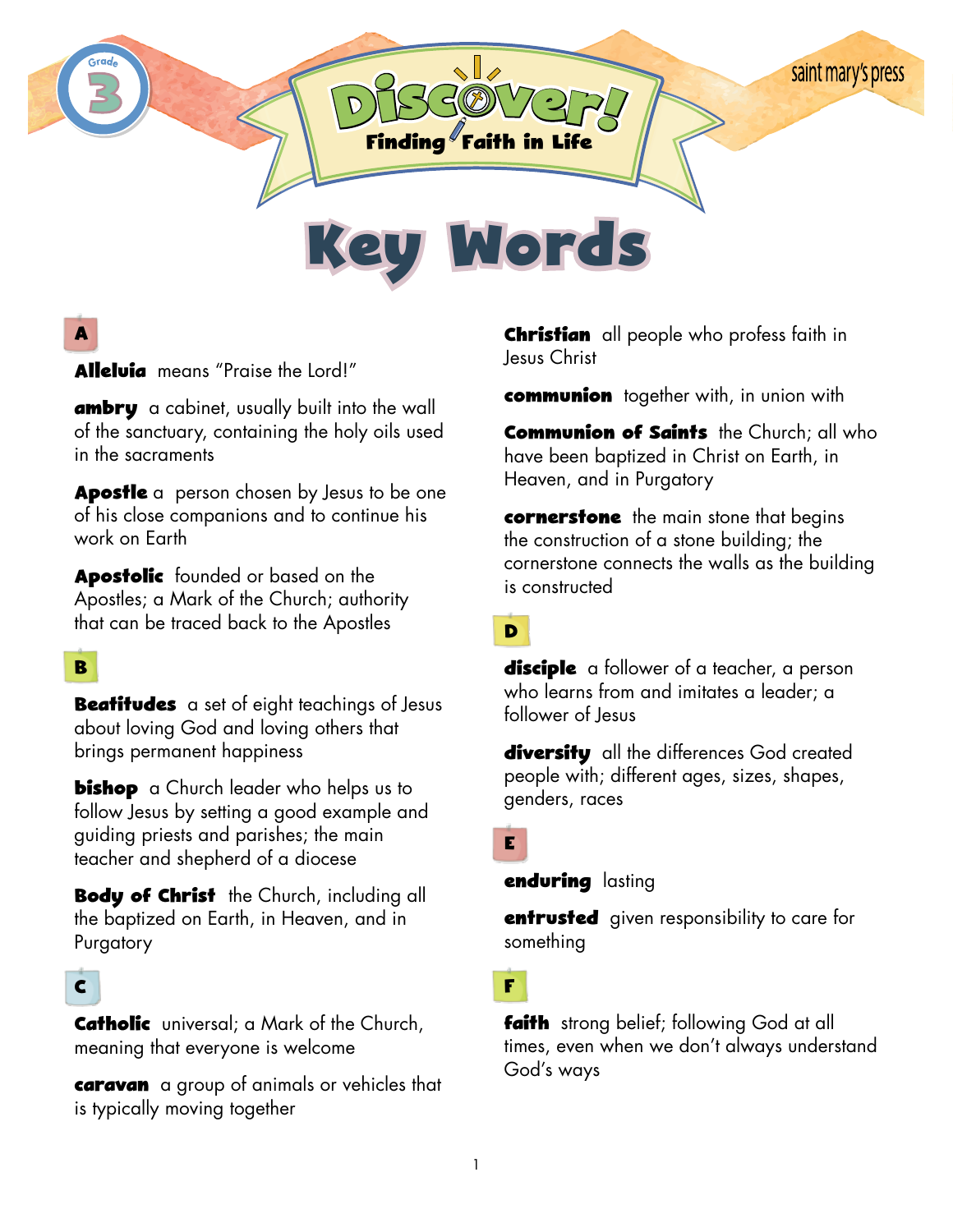

# **G**

**gifts** the talents and abilities that make us who we are

**Gospel** good news; each of the four books of the Bible about Jesus' life, death, and Resurrection: Matthew, Mark, Luke, and John

**gratitude** thankfulness

#### **H**

**holy** loving God, loving others, and following Jesus and his teachings

**home missions** areas in our own country served by missionaries

**hosanna** means "Salvation is here!"

**humble** down to Earth

### **I**

**incense** a spice that is burned for its sweet smell

**intercede** to pray to God on behalf of someone else

**intercessory prayer** prayer in which we pray for the needs of others

#### **K**

**kindle** to set on fire

**knowledge** good information

**Liturgical Year** the calendar of seasonal celebrations that help us focus on important days in the life of Jesus and in our Church; also called "the Church Year"

**liturgy** our celebrations as a Church

### **M**

**L**

**Marks of the Church** key qualities of the Church: One, Holy, Catholic, and Apostolic

**meditation** a form of prayer in which we reflect and try to understand what God is telling us

**mission** an important task or purpose

**missionary** someone who shares the Good News, sometimes in faraway places and sometimes closer to home

## **O**

**ordained** to be marked specially for service to the Church; a man is marked as a deacon, priest, or bishop through the Sacrament of Holy Orders

**Ordinary Time** the Church season that marks the Sundays by ordinal numbers; the Scripture readings on these Sundays help us learn about the life and teachings of Jesus